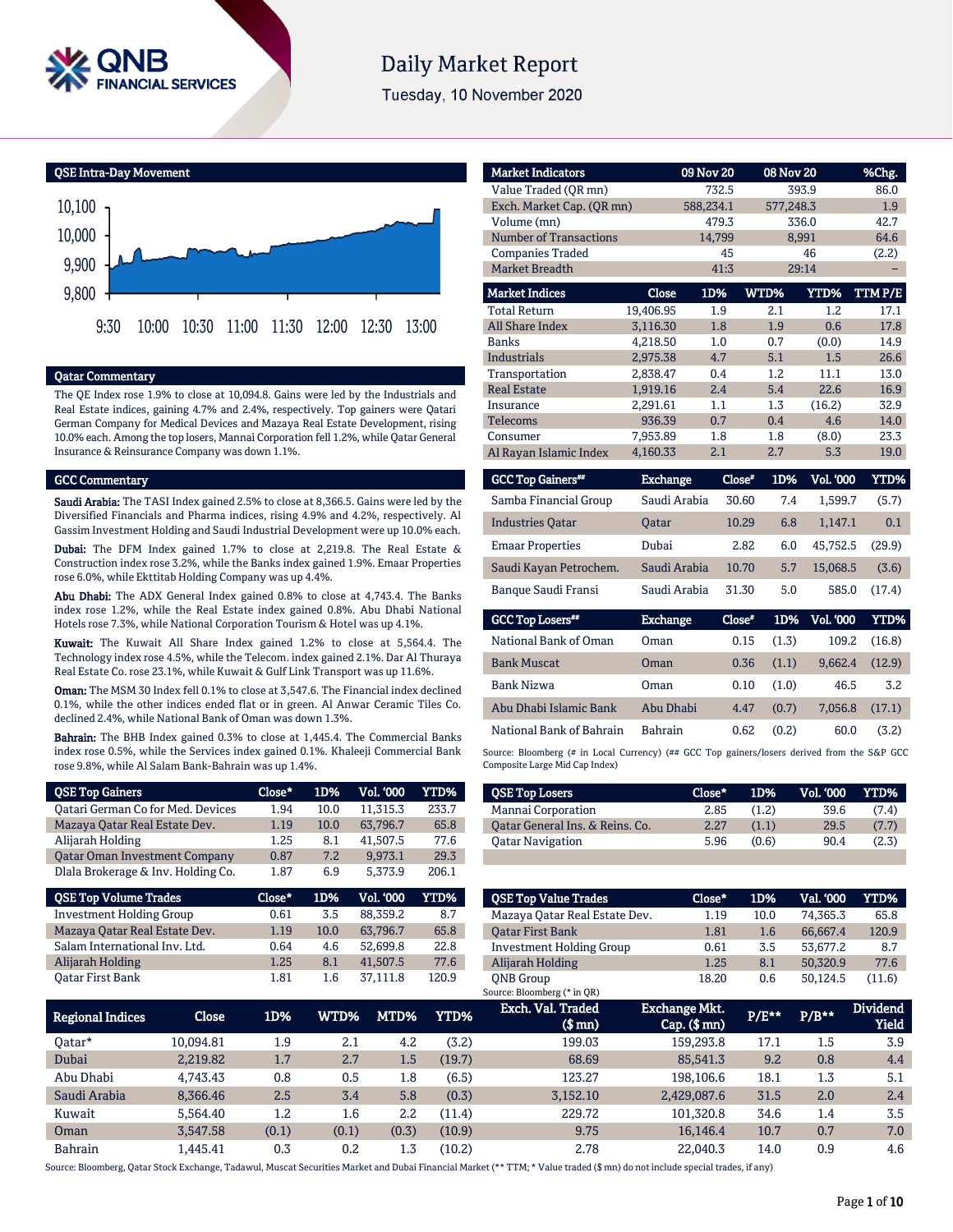### Qatar Market Commentary

- The QE Index rose 1.9% to close at 10,094.8. The Industrials and Real Estate indices led the gains. The index rose on the back of buying support from GCC, Arab and Foreigners shareholders despite selling pressure from Qatari shareholders.
- Qatari German Company for Medical Devices and Mazaya Real Estate Development were the top gainers, rising 10.0% each. Among the top losers, Mannai Corporation fell 1.2%, while Qatar General Insurance & Reinsurance Company was down 1.1%.
- Volume of shares traded on Monday rose by 42.7% to 479.3mn from 336.0mn on Sunday. Further, as compared to the 30-day moving average of 270.4mn, volume for the day was 77.3% higher. Investment Holding Group and Mazaya Real Estate Development were the most active stocks, contributing 18.4% and 13.3% to the total volume, respectively.

| <b>Overall Activity</b>        | Buy %* | Sell %*  | Net (QR)         |
|--------------------------------|--------|----------|------------------|
| Qatari Individuals             | 51.52% | 58.84%   | (53,650,828.3)   |
| <b>Oatari Institutions</b>     | 9.92%  | 12.50%   | (18,908,674.2)   |
| Qatari                         | 61.44% | 71.35%   | (72, 559, 502.5) |
| <b>GCC Individuals</b>         | 1.27%  | 0.83%    | 3,274,661.5      |
| <b>GCC</b> Institutions        | 1.06%  | 0.76%    | 2,154,298.6      |
| <b>GCC</b>                     | 2.33%  | 1.59%    | 5,428,960.1      |
| Arab Individuals               | 14.66% | 14.33%   | 2,422,405.1      |
| <b>Arab Institutions</b>       |        | $0.00\%$ | (27, 315.4)      |
| Arab                           | 14.66% | 14.34%   | 2,395,089.7      |
| Foreigners Individuals         | 4.52%  | 4.25%    | 1,997,789.1      |
| <b>Foreigners Institutions</b> | 17.04% | 8.48%    | 62,737,663.6     |
| <b>Foreigners</b>              | 21.57% | 12.73%   | 64,735,452.7     |

Source: Qatar Stock Exchange (\*as a % of traded value)

## Earnings Releases and Global Economic Data

#### Earnings Releases

| Company                                                          | <b>Market</b>  | <b>Currency</b> | Revenue (mn)<br>302020   | % Change<br>YoY          | <b>Operating Profit</b><br>(mn) 3Q2020 | % Change<br>YoY | <b>Net Profit</b><br>(mn) 3Q2020 | % Change<br>YoY |
|------------------------------------------------------------------|----------------|-----------------|--------------------------|--------------------------|----------------------------------------|-----------------|----------------------------------|-----------------|
| <b>Etihad Atheeb Telecommunications</b><br>$Co.**$               | Saudi Arabia   | <b>SR</b>       | 67.8                     | $-22.0%$                 | (8.8)                                  | N/A             | (12.0)                           | N/A             |
| Al Babtain Power &<br>Telecommunication Co.*                     | Saudi Arabia   | <b>SR</b>       | 353.1                    | $-19.3%$                 | 22.7                                   | $-22.5%$        | 15.3                             | $-26.8%$        |
| Al Kathiri Holding Co.*                                          | Saudi Arabia   | <b>SR</b>       | 26.6                     | 47.4%                    | 2.3                                    | $-43.6%$        | 2.6                              | $-36.4%$        |
| Saudi Research & Marketing Group*                                | Saudi Arabia   | <b>SR</b>       | 578.3                    | $-18.2%$                 | 111.5                                  | 15.1%           | 76.5                             | 10.1%           |
| Naseej International Trading Co.*                                | Saudi Arabia   | <b>SR</b>       | 48.5                     | $-24.9%$                 | (33.9)                                 | N/A             | (38.8)                           | N/A             |
| Al-Omran Industrial Trading Co.*                                 | Saudi Arabia   | <b>SR</b>       | 23.0                     | $-25.8%$                 | 2.8                                    | 351,645%        | 1.9                              | N/A             |
| Batic Investments & Logistics Co.*                               | Saudi Arabia   | <b>SR</b>       | 190.7                    | 64.8%                    | 21.1                                   | 307.1%          | 9.2                              | 343.7%          |
| Al Jouf Agricultural Dev. Co.*                                   | Saudi Arabia   | <b>SR</b>       | 49.1                     | $-26.8%$                 | (8.0)                                  | N/A             | 7.6                              | N/A             |
| Al Hammadi Company for<br>Development and Investment*            | Saudi Arabia   | <b>SR</b>       | 249.0                    | 13.2%                    | 47.2                                   | 37.4%           | 36.6                             | 72.7%           |
| Arabian Aramco Total Services Co.*                               | Saudi Arabia   | <b>SR</b>       | 6.0                      | $-26.5%$                 | (0.7)                                  | N/A             | (0.8)                            | N/A             |
| Gulf General Cooperative Insurance*                              | Saudi Arabia   | <b>SR</b>       | $\equiv$                 |                          | $\equiv$                               |                 | 3.2                              | N/A             |
| Wafrah For Industry and Dev. Co.*                                | Saudi Arabia   | <b>SR</b>       | 23.0                     | 7.9%                     | (2.8)                                  | N/A             | (2.7)                            | N/A             |
| Salama Cooperative Insurance Co.*                                | Saudi Arabia   | <b>SR</b>       |                          |                          |                                        |                 | 4.4                              | N/A             |
| Saudi Pharmaceutical Industries and<br>Medical Appliances Corp.* | Saudi Arabia   | <b>SR</b>       | 379.0                    | 10.6%                    | 66.4                                   | 41.9%           | 62.5                             | 145.0%          |
| Abdullah Al Othaim Markets Co.*                                  | Saudi Arabia   | <b>SR</b>       | 1,812.8                  | $-6.4%$                  | 77.2                                   | $-12.0%$        | 60.7                             | $-19.5%$        |
| Allianz Saudi Fransi Cooperative<br>Insurance Co.*               | Saudi Arabia   | <b>SR</b>       |                          |                          |                                        |                 | 2.0                              | 26.2%           |
| Dubai National Insurance &<br>Reinsurance                        | Dubai          | <b>AED</b>      |                          |                          |                                        |                 | 10.8                             | $-5.6%$         |
| <b>Emirates Refreshments Company</b>                             | Dubai          | <b>AED</b>      | 5.9                      | $-40.5%$                 | (1.6)                                  | N/A             | (1.2)                            | N/A             |
| Agility The Public Warehousing Co.                               | Kuwait         | <b>KD</b>       | 403.0                    | 0.6%                     |                                        |                 | 15.3                             | $-29.4%$        |
| <b>Amanat Holdings</b>                                           | Dubai          | <b>AED</b>      | 6.3                      | $-46.3%$                 | (32.2)                                 | N/A             | (12.5)                           | N/A             |
| National General Insurance Co.                                   | Dubai          | <b>AED</b>      |                          |                          |                                        |                 | 26.0                             | 244.3%          |
| <b>Insurance House</b>                                           | Abu Dhabi      | <b>AED</b>      | ÷                        | $\overline{\phantom{0}}$ |                                        |                 | 1.6                              | $-40.3%$        |
| National Corporation for Tourism &<br>Hotels                     | Abu Dhabi      | <b>AED</b>      | 186.8                    | 1.2%                     | 22.8                                   | 18.4%           | 35.0                             | 106.4%          |
| <b>AXA Green Crescent Insurance</b>                              | Abu Dhabi      | <b>AED</b>      | $\equiv$                 | $\equiv$                 | $\equiv$                               | $\equiv$        | 3.2                              | N/A             |
| <b>Gulf Medical Projects</b>                                     | Abu Dhabi      | <b>AED</b>      | 134.2                    | 4.5%                     | 39.0                                   | 27.9%           | 15.2                             | 77.1%           |
| <b>Gulf Medical Projects</b>                                     | Abu Dhabi      | <b>AED</b>      | $\equiv$                 | $\overline{\phantom{0}}$ | $\overline{\phantom{0}}$               | $\equiv$        | 34.2                             | 7.8%            |
| <b>Bahrain National Holding Company</b>                          | <b>Bahrain</b> | <b>AED</b>      | $\equiv$                 | $\overline{\phantom{0}}$ | $\overline{\phantom{a}}$               |                 | 1.5                              | $-16.7%$        |
| Bahrain Car Parks Company#                                       | <b>Bahrain</b> | <b>BHD</b>      | $\overline{\phantom{0}}$ | -                        |                                        |                 | 130.2                            |                 |

Source: Company data, DFM, ADX, MSM, TASI, BHB. (# – Values in Thousands, \*Financial for 9M2020, \*\* Financial for six months period ended September 30, 2020)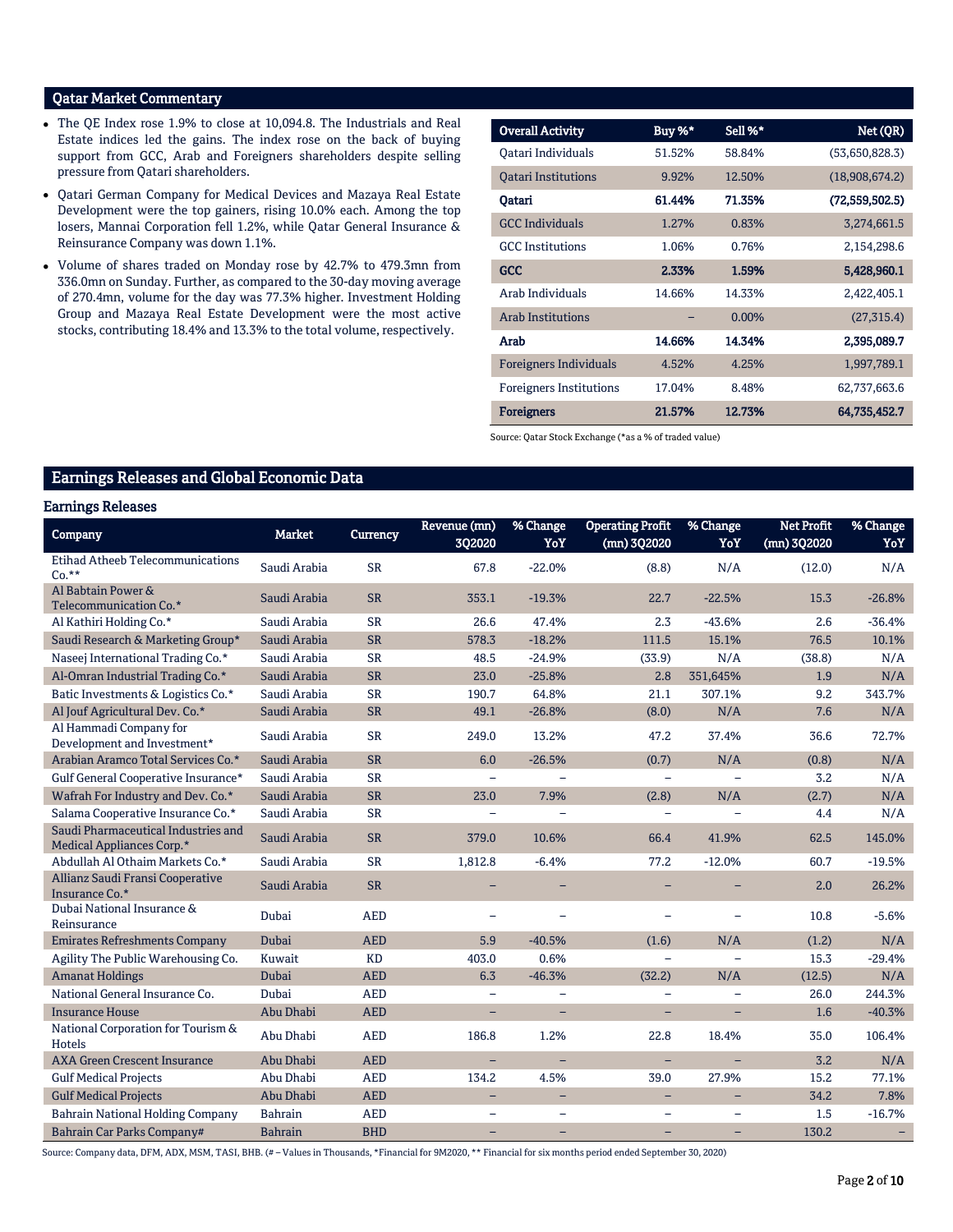#### Global Economic Data

| <b>Date</b> | Market  | <b>Source</b>                            | <b>Indicator</b>              | Period | Actual             | Consensus          | <b>Previous</b> |
|-------------|---------|------------------------------------------|-------------------------------|--------|--------------------|--------------------|-----------------|
| 11/09       | EU      | <b>Sentix Behavioral Indices</b>         | Sentix Investor Confidence    | Nov    | $-10$              | $-15$              | $-8.3$          |
| 11/09       | Germanv | <b>German Federal Statistical Office</b> | <b>Trade Balance</b>          | Sep    | 20.8 <sub>bn</sub> | 16.0 <sub>bn</sub> | 12.8bn          |
| 11/09       | Germanv | German Federal Statistical Office        | Current Account Balance       | Sep    | 26.3bn             | 19.0 <sub>bn</sub> | 16.6bn          |
| 11/09       | Germany | Deutsche Bundesbank                      | <b>Exports SA MoM</b>         | Sep    | 2.30%              | 2.00%              | 2.90%           |
| 11/09       | Germanv | Deutsche Bundesbank                      | <b>Imports SA MoM</b>         | Sep    | $-0.10%$           | 1.50%              | 5.80%           |
| 11/09       | France  | <b>Banque De France</b>                  | Bank of France Ind. Sentiment | Oct    | 97                 | 90                 | 101             |

Source: Bloomberg (s.a. = seasonally adjusted; n.s.a. = non-seasonally adjusted; w.d.a. = working day adjusted)

## News

- Qatar
- Qatar Petroleum Trading wins LNG supply tender to deliver up to 1.8 MTA to Singapore until 2032 - Qatar Petroleum  $(QP)$ announced the establishment and the start of operations of QP Trading LLC (QP Trading), as its dedicated LNG trading arm. Wholly owned by Qatar Petroleum and based in Doha, QP Trading is mandated to build a globally diversified portfolio of third party and equity LNG. In addition, QP Trading will manage the price risk exposure of its portfolio through physical and derivatives trading. These new capabilities, combined with a customer- and market-centric approach, will enable QP Trading to respond with greater agility to the evolving needs of its customers, and to maximize the value of its portfolio in a dynamic market. HE Saad Sherida Al-Kaabi, Minister of State for Energy Affairs, the President and CEO of Qatar Petroleum made the announcement during a ceremony held virtually today to celebrate the signing of QP Trading's first deal with Singapore's Pavilion Energy Trading & Supply Pte. Ltd. Commenting on the establishment of QP Trading, Minister Al-Kaabi said, "This new addition to Qatar Petroleum's capabilities and reach is a very important step in reaffirming our belief in LNG's economic and environmental value proposition and its cornerstone role in energy transition." Minister Al-Kaabi added, "I am pleased to announce that QP Trading has just concluded its first long-term LNG SPA with Pavilion Energy Trading & Supply Pte. Ltd. following a competitive process. Under the agreement, QP Trading will deliver up to 1.8mn tons of LNG per annum for 10 years to Singapore, reflecting our commitment to respond to the needs of our customers, including supply security, price competitiveness, and flexibility." (Qatar Tribune)
- QISI gets approval to increase Wakala Fees Qatar Islamic Insurance Group (QISI) announced that it has obtained the approval of the Sharia Supervisory Board, which allows QISI to increase the Wakala Fees from the policyholder account to the shareholder account to be 27.5 % instead of 25%, as from November 8, 2020 up to December 31, 2020, which will be positively reflected in the profits of shareholders account. (QSE)
- CRA following up continuously with Ooredoo on its mobile network issue – The Communications Regulatory Authority of Qatar (CRA) on Monday said it was following up continuously with Ooredoo regarding its mobile network issue. The CRA has ensured that Ooredoo has taken temporary measures to restore the mobile services and to continue working on a permanent

solution. "The majority of customers will notice that the issue has been solved, while a limited number of customers might face limitation to access some mobile services. The CRA always ensure to protect the rights of telecom consumers in Qatar," it said in a statement. (Qatar Tribune)

- Vodafone Qatar powers new Loop scooters service with the Internet of Things – Vodafone Qatar is supporting an innovative new Qatari startup, Loop Mobility, with the Internet of Things (IoT) to power its smart scooter sharing service. The company tailored the IoT solution to meet the requirements of Loop to roll out hundreds of electric scooters in Doha that are available for use by anyone. Users can enjoy a ride by simply finding a Loop e-Scooter near them in real-time via the Loop mobile app, and then park it in a safe place after their journey. Loop, currently available in West Bay and Corniche, will help improve access to public transport by addressing Doha's first and last-mile challenge. Pre-installed Vodafone IoT SIM cards ensure that Loop is constantly connected to its fleet of over 500 smart scooters via a web-based dashboard that lets the Loop team track their electric scooters, monitor their condition and batteries, and bring them back to the docking station to be ready for the next ride. The Vodafone Connectivity Platform is at the heart of the service; a secure self-service platform that simplifies IoT management, gives Loop full visibility and control of its connected IoT scooters. (Qatar Tribune)
- Oatar offers deodorized field, low sulfur condensate OPSPP offered to sell 500k-1mn barrels of Deodorized Field Condensate and Low Sulfur Condensate for January loading from Ras Laffan, according to a tender document. Offers due 12:30pm local time on November 16, to be valid until 5pm the next day. (Bloomberg)
- Total 731 building permits, certificates issued in October The number of building permits and building completion certificates issued by the municipalities in the state reached 731 in October, a decrease of 3%, compared to 757 in September. In a statement on Monday, Planning and Statistics Authority (PSA) said, "Comparing number of permits issued in October 2020 with those issued in the previous month we noted a general decrease of 3%." "In a quick review of the data on building permits issued during the month of October 2020, according to their geographical distribution, we find that municipality of Al Rayyan comes at the top of the municipalities where the number of building permits issued were 196 permits, accounting for 27% of the total issued permits, while municipality of Al Da'ayen came in second place with 157 permits, followed by Al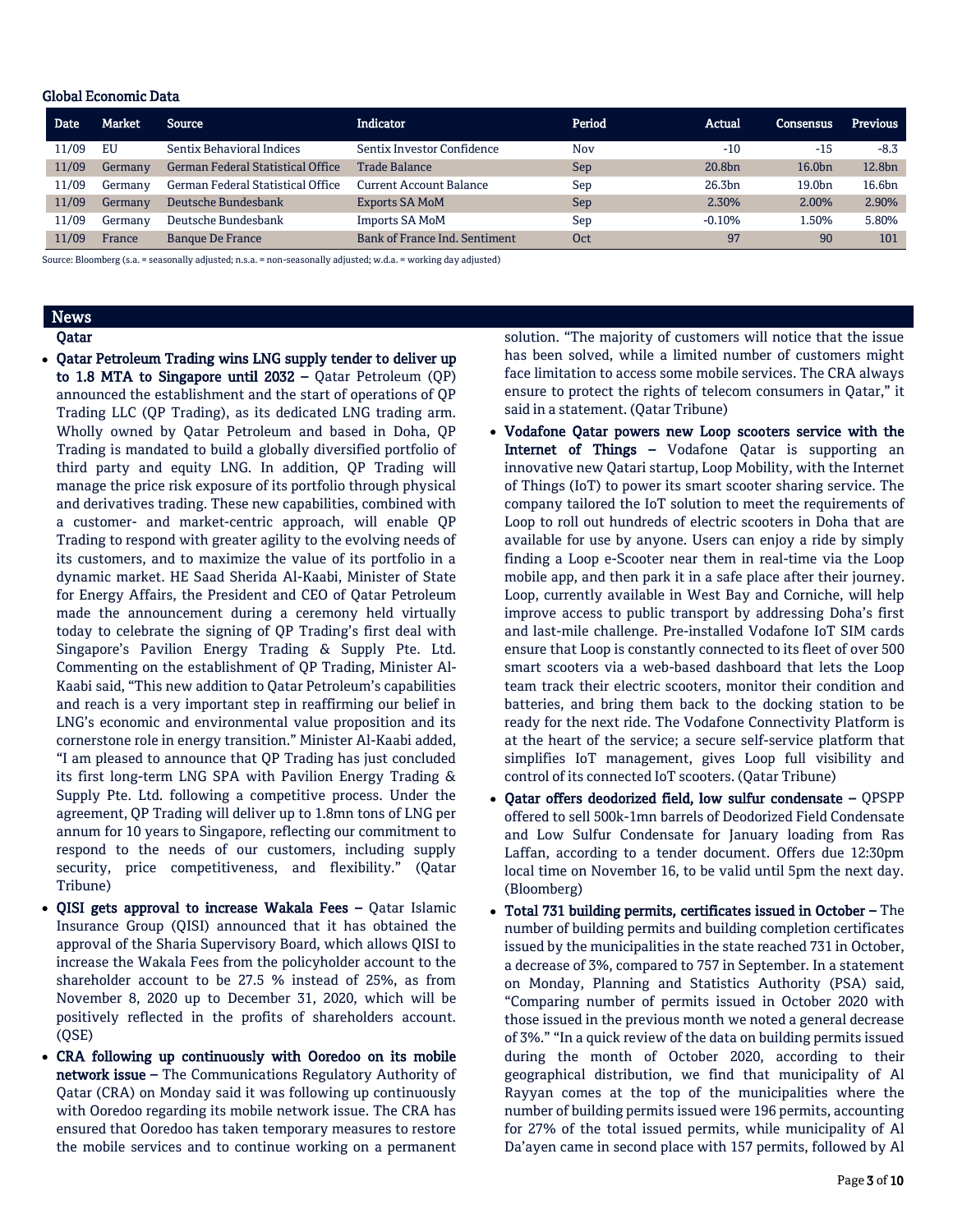Wakrah municipality with 138 permits, then municipality of Al Doha with 132 permits. The rest of the municipalities like Umm Slal witnessed 42 permits, Al Khor (32 permits), Al Shehaniya (20 permits) and Al Shamal (14 permits)," PSA said. (Qatar Tribune)

#### International

- UK shopper numbers plummet as new English lockdown bites Total shopper numbers, or footfall, across British retail destinations fell 15.4% in the week to Nov. 7 versus the previous week, reflecting the start of England's new national lockdown, market researcher Springboard said. With COVID-19 infections rising at an alarming rate the British government imposed a second national lockdown for England, starting last Thursday and running until December 2. All non-essential shops must close, along with cafes and restaurants except to offer takeaway food. People have also been encouraged to work from home if possible. Springboard said shopper numbers fell 16.2% in high streets, 18.9% in shopping centers and 9.7% in retail parks. It said that on a YoY basis, footfall was down 38.6%. However, Springboard said the result for the week as a whole disguised a mini-boom in the days leading up to the lockdown, with footfall up an average 11.7% over the four days between Sunday and Thursday. From Thursday onwards footfall crashed, the objective of the lockdown, falling by an average of 46.7% from the week before. (Reuters)
- EU 'regrettably' hits US with tariffs, seeks better ties with Biden – The European Union (EU) will "regrettably" impose tariffs on imports of \$4bn in US goods from Tuesday, EU Trade Commissioner Valdis Dombrovskis said, while hoping that President-elect Joe Biden will foster a sharp improvement in transatlantic ties. The bloc will exercise the right to countermeasures awarded to it last month by the World Trade Organization in a case against US plane maker Boeing, part of a long-running US-EU battle over civil aviation subsidies. However, he said the bloc would impose tariffs on US exports of planes and parts and a range of farm and industrial products from Tuesday. US tariffs on \$7.5bn of EU products after a parallel WTO case against Airbus have been in place for over a year. The European Union says the main objective of its own measures is to persuade the US to negotiate a solution, arguing that the chief beneficiaries of the 16-year-old dispute are competitors, such as China's COMAC. Dombrovskis said the EU tariffs would mirror those set by the US in the Airbus case, such as 15% for aircraft and 25% for agricultural and industrial products. However, US Trade Representative Robert Lighthizer last month warned any EU measures would "force a U.S. response", while Donald Trump, who remains US President until January 20, threatened to "strike back harder". Washington could, for example, choose to hike its tariffs on EU cheese, olives and whisky to 100%. It argues there is no legal basis for EU measures because underlying subsidies to Boeing have been repealed. (Reuters)
- Eurozone investor morale worsens in November but beats forecast – Investor morale in the Eurozone fell for a second consecutive month in November but the drop was not as bad as feared because lockdowns imposed to curb the spread of the coronavirus did not hit the economy as hard as expected, a survey showed. Sentix's index for the Eurozone dropped to -10.0

in November from -8.3 in October. That compared with a Reuters forecast for a reading of -15.0. He said this was likely due to positive developments in Asia and the US, where there have not been drastic restrictions on economic activity. The current situation index dipped to -32.3 from -32.0 the previous month. The expectations index decreased to 15.3 from 18.8, hitting its lowest level since May. In Germany, the current situation index improved for the sixth consecutive month, hitting its highest level since March. Expectations in Europe's largest economy dropped to their lowest level since May but Sentix said: "They remain positive, indicating that the economic recovery path has not yet been abandoned." Sentix surveyed 1,114 investors from November 5-7. (Reuters)

- Merkel, after Biden victory, says EU and US must work side by side - German Chancellor Angela Merkel on Monday congratulated Joe Biden on his US presidential election win and called for the European Union (EU) and US to work "side by side", but also said the EU must do more to provide for its own security. Merkel held up Biden, who was vice president under former president Barack Obama, as an experienced leader who knows Germany and Europe well, stressing: "We are allies in NATO, we share fundamental values...and interests." Eager to move on from President Donald Trump's critical view of Germany, Merkel said her country, as part of the EU, and the United States must work "side by side" to tackle COVID-19, global warming and terrorism, and to champion free trade. Trump previously called Germany "a captive to Russia" for supporting a Baltic Sea gas pipeline deal with Russia. Trump also threatened German auto makers with high tariffs on cars imported into the US and criticized Berlin for not contributing enough to NATO. (Reuters)
- Rise in exports offers Germany hope of avoiding fourth-quarter slump - German exports rose by more than expected in September, and foreign trade gave Europe's largest economy a boost going into the fourth quarter as it struggles to avoid slipping into a double dip contraction. Seasonally adjusted exports rose 2.3% on the month after an upwardly revised 2.9% rise in August, the Federal Statistics Office said. Imports fell by 0.1% after a rise of 5.8% the previous month. The trade surplus expanded to 17.8bn Euros, the Office said. Economists polled by Reuters had expected exports to rise by 2.0% and imports to increase by 2.1%. The trade surplus was predicted to come in at 15.8bn Euros. The economy grew by a record 8.2% in the third quarter on higher consumer spending and exports, but an aggressive second wave of infections and a new partial lockdown are now clouding the outlook for the fourth quarter and beyond. Annual figures showed exports to China rose 10.6% from the previous September. Exports to the US, which the Office said were particularly affected by the coronavirus pandemic, fell 5.8% on the year and those to the UK fell 12.4%. A picture is emerging of German industry growing despite the pandemic, while services struggle. Industrial output rose in September, data showed on Friday. A survey released last Wednesday showed that German services activity shrank for the first time in four months in October. Germany closed bars, restaurants, gyms, cinemas, theatres and domestic tourism last Monday for a month to combat the spread of the coronavirus. (Reuters)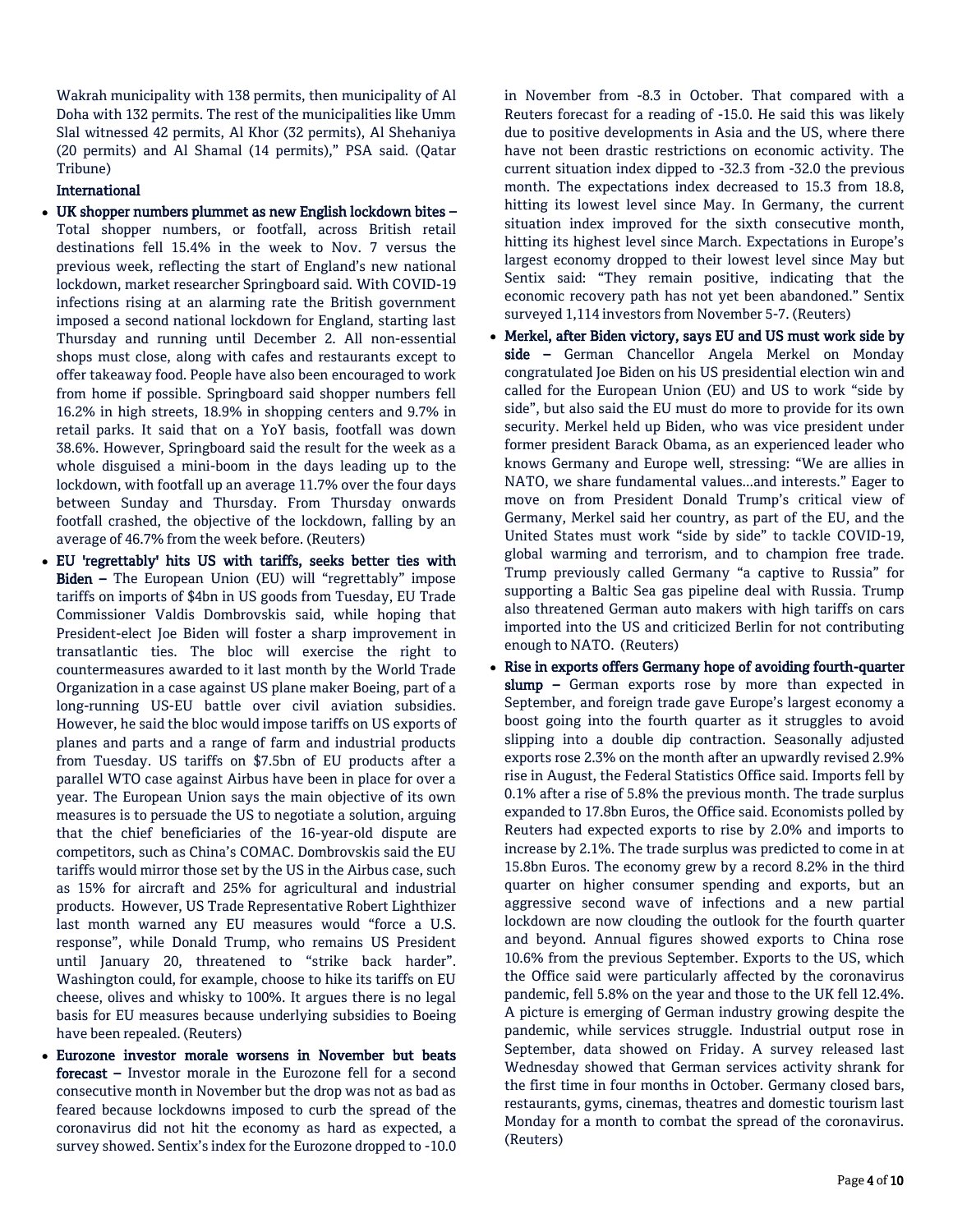- Central bank: French economy operating down 12% under new lockdown – France's economic activity is 12% lower than normal this month after the country entered a coronavirus lockdown for the second time this year, the central bank said. The government imposed the new lockdown on Oct. 30 to rein in a surge in new cases although the restrictions were softer than the first time to limit the impact to the euro zone's secondbiggest economy. The Bank of France said economic activity was expected to be reduced by 12% of normal levels as a result, worse than the 4% drop in October but far better than the 31% loss seen in April during one of the strictest lockdowns in Europe. To estimate the impact of the lockdown on the economy, the central bank drew on its monthly survey of 8,500 business leaders, which was conducted this time between Oct. 28 and Nov. 4, with 90% of responses coming after the lockdown started. Services requiring direct contact with customers were expecting the hardest hit, with activity seen down 40% in the wholesale, retail, transport, hotel and restaurant industries. Meanwhile, businesses in manufacturing expected to operate at a loss of only 7% of their normal activity and construction 8%, the central bank said. The survey corroborates the picture painted since the new lockdown by high-frequency data ranging from traffic congestion to electricity use, which indicate the economy is holding up better than the first time. (Reuters)
- Key Japan indicator rises for fourth month in September, outlook index jumps – A key Japanese economic indicator improved for the fourth straight month in September, suggesting relief is at hand for an economy still feeling the drag from the coronavirus pandemic. The index of coincident economic indicators - calculated off a range of data including factory output, employment and retail sales numbers - rose a preliminary 1.4 points from the previous month to 80.8 in September, the Cabinet Office said on Monday. The government said that the index in September indicated economic activity had stopped contracting, leaving unchanged its August assessment. The data takes some pressure off the government to speed up the recovery of the economy, which is feeling the drag from weak business and household spending. Prime Minister Yoshihide Suga is expected to announce a plan for extra stimulus measures to help the economy overcome the COVID-19 crisis, government and ruling party sources told Reuters last month. The figure also came after the Bank of Japan upgraded its view on the recovery outlook at its policy meeting last month, signaling that it has delivered enough stimulus for now. The index for leading economic indicators, which is a gauge of the economy a few months ahead and is compiled using data such as job offers and consumer sentiment, soared 4.4 points to 92.9 from August, its biggest rise since a 5.4-point jump in June. GDP data for the third quarter due on Nov. 16 is expected to show the economy rebounded from a record slump, thanks largely to a recovery in exports and output. (Reuters)
- Japan's Suga signals readiness for new stimulus package Japanese Prime Minister Yoshihide Suga said the government will do all it can to help the economy recover, signaling his readiness to compile another stimulus package to cushion the blow from the coronavirus pandemic. Laying the groundwork for more spending, private sector members of a key government

council urged Suga's administration to put together measures to support the economy, financed by an extra budget of "sufficient size" by the end of the year. In a separate meeting with ruling party executives, Suga said he would instruct his cabinet on Tuesday to begin work on a third extra budget, Jiji news agency reported. After posting its worst contraction in the second quarter since World War Two, Japan's economy is expected to have rebounded in the three months through September. But the recovery has been fragile, keeping policymakers under pressure to top up fiscal and monetary support. Although the size of the package has yet to be decided, requests from ruling party lawmakers have ranged between 10tn Yen (\$96.49bn) and 30tn Yen. That will come on top of a combined \$2.2tn rolled out in two earlier stimulus packages this year, which would strain Japan's already tattered finances. Suga's comments at the meeting followed a separate proposal from the privatesector members for the government to show more leadership towards drafting international rules for achieving a carbonneutral society, and in promoting "green" innovation. (Reuters)

 Russell: China crude oil imports are likely weaker than data suggests – China's imports of crude oil slipped as expected in October, but while a 12.2% drop appears significant, the actual state of demand was probably even weaker. The world's biggest crude importer received 42.56mn tons in October, according to customs data released on Nov. 7, equal to 10.02mn barrels per day (bpd). This was down from 11.8mn bpd in September, and was also the first month in the past six where imports were below 11mn bpd. It is no secret the intake over May to September, China's five strongest-ever months of crude imports, was the result of a massive volume of oil bought by refiners during a brief price war in April between top exporters Saudi Arabia and Russia. What took somewhat longer to resolve was the queue of tankers outside China's ports waiting to discharge all the crude bought as benchmark Brent crude futures dropped to their lowest in 17 years. It is this line of vessels that made October's decline from September seem less than what it was, with last month's import volumes sustained by barrels that had been parked offshore for weeks, and in some cases months, waiting to offload. About 2.5mn tons of crude, or 588,000 bpd, that had been waiting offshore was unloaded in October, according to data from Refinitiv Oil Research. This was "extra" crude that was bought during the price war but has been forced to wait to discharge. If this crude is subtracted from October's total imports, it means only 9.43mn bpd was what could be described as newly ordered crude. (Reuters)

### Regional

 Moody's: GCC utilities could keep tariffs lower by investing in solar – Utility companies could keep tariffs lower by investing in solar, but only Dubai and Abu Dhabi are making significant investments in the GCC, according to Moody's. Thomas Le Guay, an analyst in Moody's EMEA corporate finance group, said there had not been significant changes in electricity sales this year, with credit profiles remaining stable, and governments providing strong support. But, a challenge could be the provision of subsidies because of reduced government cash inflows. Le Guay told a Moody's webinar on the impact of coronavirus and low oil prices on GCC corporate, "We think most governments will try to gradually decrease subsidies,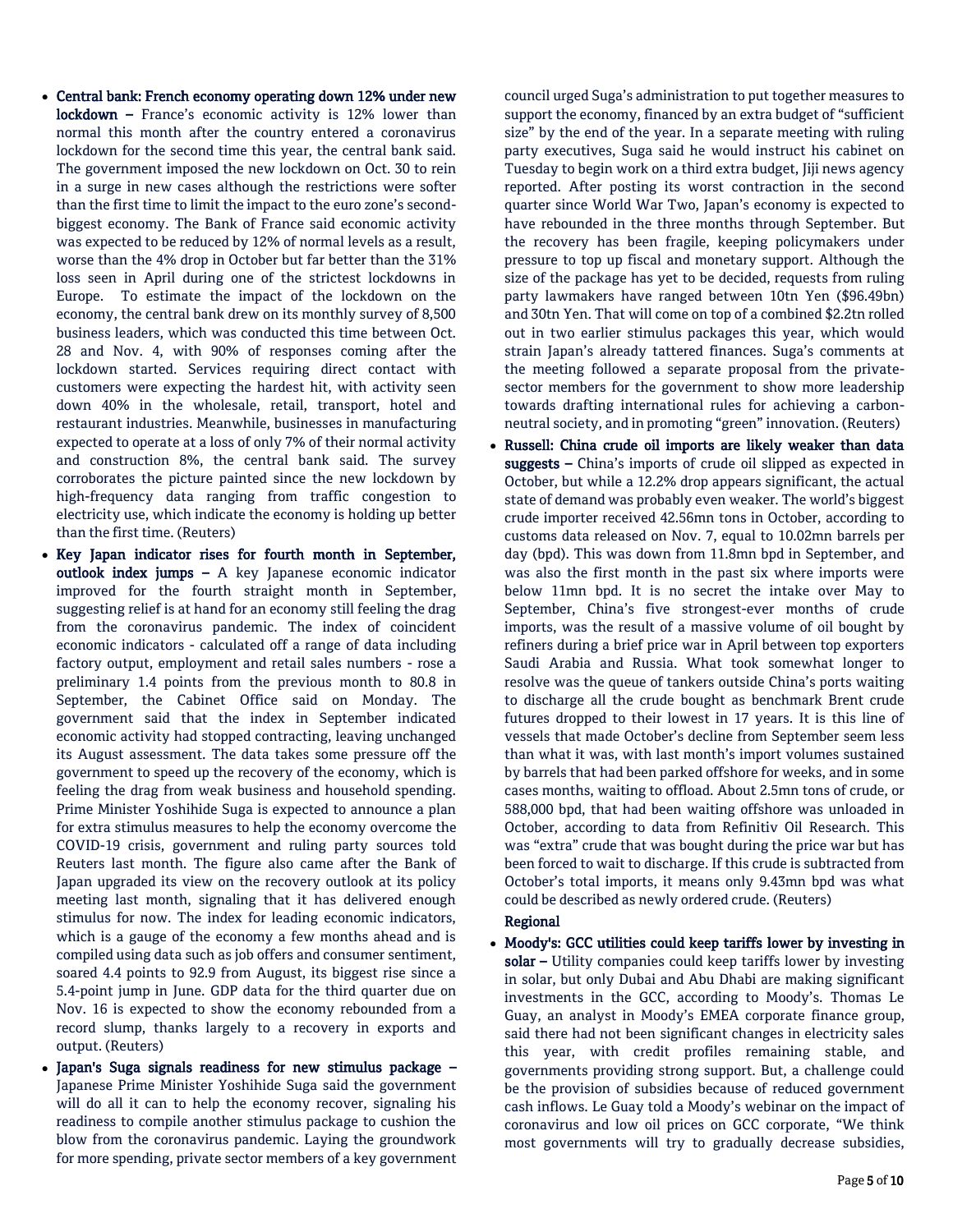which will require tariff increases, which will be unpopular, but the governments can also try to reduce the average cost of production. One clear way to achieve this is through investment in solar generation." He added, "The only caveat to this is we only see significant investments in Dubai and Abu Dhabi so far in the region." (Zawya)

- Fitch revises Saudi Arabia's outlook to 'Negative' on weakening balance sheets – Ratings agency Fitch on Monday revised its outlook on Saudi Arabia to 'Negative' from 'Stable', citing weakening fiscal and external balance sheets, but maintained its core 'A' rating. The world's top oil exporter, whose finances have been hurt by the coronavirus pandemic and lower crude prices, could see its budget deficit widen to 12.8% of GDP this year from 4.5% in 2019, reflecting a 33% drop in oil revenue, a 5% decline in non-oil revenue, and a 1% increase in spending compared to last year, said the agency. Net foreign assets are expected to decline to 60% of GDP by 2022 from about 72% in 2019-2020, due to debt issuance and reserve drawdown, Fitch said. The Saudi ministry of finance in a statement said that despite the 'Negative' outlook, the country's ratings have demonstrated notable resilience with three consecutive rating affirmations by the three major credit rating agencies since the onset of the crisis in March 2020. It added it remained strongly committed to medium-term consolidation and fiscal sustainability. Saudi Arabia in July tripled a value-added tax to 15% to boost state coffers and offset the decline in oil revenue, a move which economists said could dampen economic recovery. Fitch expects the Saudi economy to contract by a little over 4% this year because of cuts in oil production and lower activity due to the coronavirus crisis. The increased taxation, combined with the expiration of coronavirus-related spending and recovery in the non-oil economy, will contribute to narrower deficits in the next two years, said the agency. It expects fiscal deficits to narrow gradually to about 8% of GDP next year and 5% of GDP in 2022, based on a forecast recovery of Brent oil prices to an average of \$50 per barrel by 2022, and growth in Saudi crude oil production to 9.7mn barrels per day by 2022, as cuts under an OPEC+ agreement are tapered. "We expect that macroeconomic and social realities will lead to a departure from these targets. The government is also likely to face pressure to maintain spending to support the recovery and the welfare of Saudi citizens, potentially offsetting the gains from higher VAT," Fitch said. (Zawya)
- Fitch: OPEC+ to reduce oil price volatility caused by new lockdowns – Renewed European lockdowns will delay demand recovery in the global oil market, particularly if these measures are extended into 2021 or further restrictions are re-introduced in the US or other regions, Fitch Ratings (Fitch) said. However, OPEC+ supply adjustments should mitigate the impact of demand volatility on oil prices. Fitch stated, "We expect global demand to be stronger during the current lockdowns than in April-May and have kept our oil price assumptions unchanged." In September and October oil consumption was about 5% lower than before the coronavirus pandemic, although this was a dramatic improvement compared to April, when demand was about 20% lower YoY. European lockdowns, even if extended, should not result in a massive fall in demand as Europe accounts for just about 15% of global oil consumption. Furthermore, the current lockdowns are less strict, which

means demand for vehicle fuel will be less affected. However, we expect a combination of the lockdowns and rising infection rates across the world to delay a full demand recovery beyond 2021. Fitch added, "We estimate that even if demand remains at the current levels of about 95MMbpd throughout 2021, OPEC+ should be able to keep the market broadly balanced by maintaining its production. Any decisions to increase production could result in oversupply and reverse the progress achieved in oil inventory normalization." (Bloomberg)

- Saudi Arabia, UAE Oil Ministers say OPEC+ output deal is flexible – OPEC+ grouping of oil exporting countries could tweak their existing deal on output cuts if there is a consensus among the member countries, Saudi Arabia's Energy Minister, Prince Abdulaziz bin Salman said on Monday as speculations are rife on how the group will set its production quota for next year. OPEC+ has been debating on whether to maintain the output cut of 7.7mn barrels per day (bpd) until 2021 instead of easing the curbs from next year. "I would go and argue that could be a tweak beyond what the so-called analysts are talking about. We are keeping the flexibility in our hands," he said during the ADIPEC oil and gas virtual conference. According to S&P, the market appears to be largely expecting the OPEC+ countries which meet November 30-December 1, to extend its current 7.7mn barrel per day (b/d) in output cuts through at least the first few months of 2021, instead of tapering them to 5.8mn b/d as currently scheduled. The UAE's Energy Minister Suhail Al-Mazrouei also reiterated that the OPEC+ deal is flexible but that it requires unanimous agreement among its 22 members to be changed. "We have the ability to tweak if we have to tweak, but we have to all be convinced that that tweak is required," he said. (Zawya)
- ADNOC CEO: Oil demand likely to fluctuate in upcoming period – The oil demand may fluctuate in the upcoming months, but the long-term fundamentals of the oil and gas sector remain strong, the UAE Minister of Industry and Advanced Technology and Group CEO of ADNOC, Sultan Ahmed Al Jaber, said on Monday. This announcement was made during the opening speech of the Abu Dhabi International Petroleum Exhibition Conference (ADIPEC), virtually held on 9-11 November 2020, according to a press release on Monday. Al Jaber confirmed that the oil and gas industry can play a key role in driving economic development in the post-coronavirus (COVID-19) recovery by ensuring a steady supply of energy to promote growth. Hence, the Minister has urged the industry to unite in achieving the recovery. (Bloomberg)
- Citi cuts 2021 oil price outlook on COVID-19 concerns Citi Research (Citi) on Monday cut its 2021 oil price forecasts after a larger-than-expected rise in COVID-19 cases, but said tighter supply from OPEC and its allies would still lead to a gradual uptick in prices next year. Citi cut its 2021 Brent and West Texas Intermediate crude price outlook by \$5 to \$54 and \$49 respectively. It forecasts oil demand to fall by 8.9mn barrels per day (bpd) in 2020, but rise by over 7mn bpd in 2021. With prices remaining around \$40, OPEC+ are likely to continue complying with their agreement to curb output through the fourth quarter of 2020 and into the first quarter of next year, rather than increase production in January, the bank said in a note. The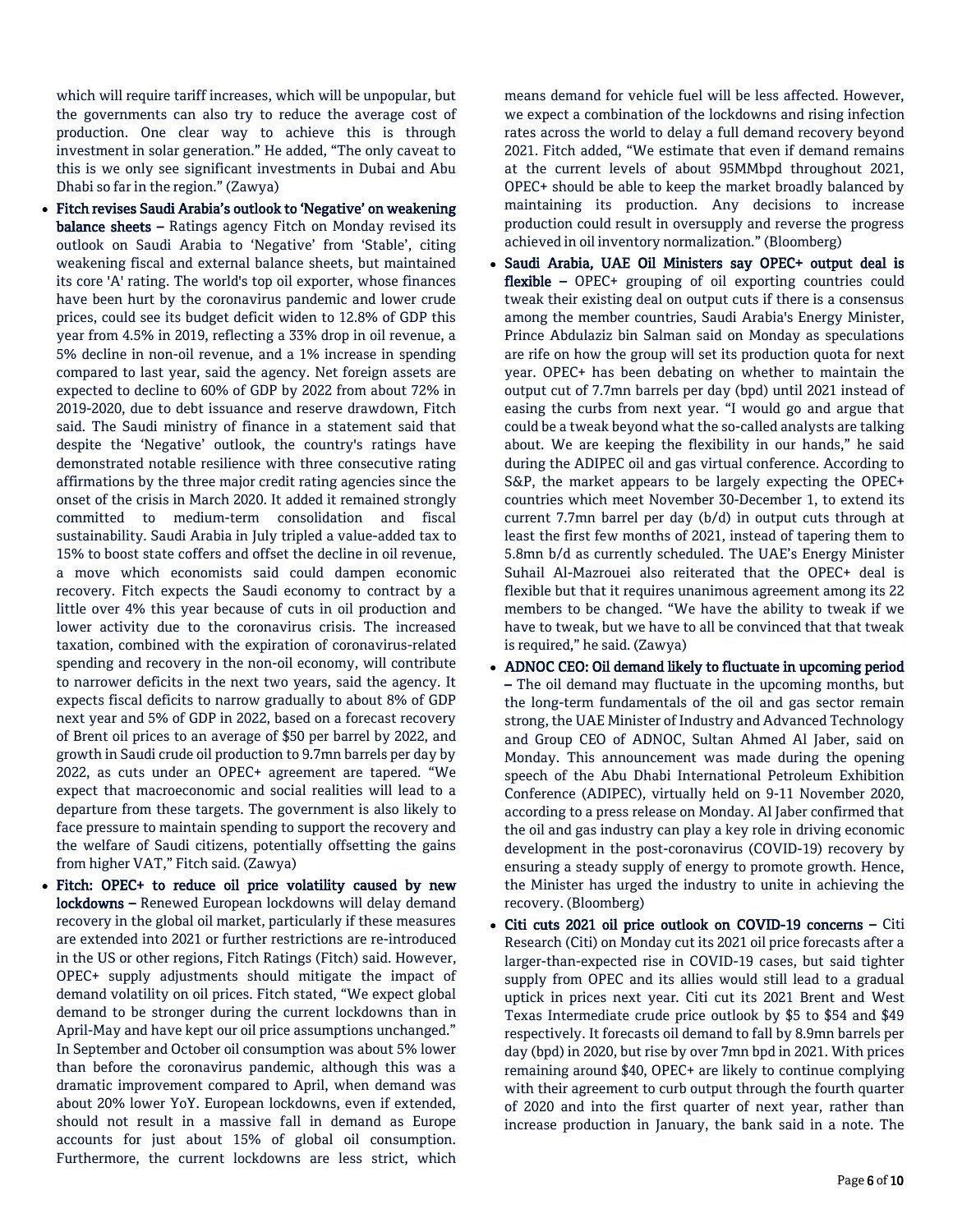group is scheduled to reduce output cuts of 7.7mn bpd by around 2mn bpd from January. (Reuters)

- Saudi Arabia plans to accept new mining license applications in December – Saudi Arabia is planning to accept new mining license applications in December 2020, according to Khalid S. Al-Mudaifer, Vice Minister for Mining Affairs and President of Saudi Geological Survey. He also said the new mineral data of the Kingdom will be publicly available in the coming months. Speaking at a Mines and Money webinar titled "The regional geological survey program – the foundation for a new Saudi mining sector," Al-Mudaifer said the Saudi mining sector has been earmarked for major investment - local and global - as part of the Saudi Vision 2030. "The Saudi mining strategy and the Kingdom's National Industrial Development and Logistics Program (NIDLP) aim to transform the mining sector into the Kingdom's third pillar of the industry, effectively creating an industry that could compete globally and stand on equal footing with the Kingdom's already established dominance in petroleum and petrochemicals," he said. The Saudi government recently announced a comprehensive revision of the Saudi Mining Investment Law that provides a robust and transparent legal framework for the mining sector. (Zawya)
- Tassnief maintains Saudi Re's rating at 'AA+', with a 'Stable' outlook – Saudi Re for Cooperative Reinsurance Company (Saudi Re) said that Simah Rating Agency (Tassnief) has maintained its insurance financial strength rating (IFSR) at 'AA+', with a 'Stable' outlook. The rating captures Saudi Re's strong brand strength, risk profile, and competitive advantage in the Saudi market, according to a bourse statement on Monday. It further incorporates the strength of the business profile, having a well-established franchise in key targeted markets, coupled with an improved level of diversification for the international business. In addition, it highlights the insurer's leverage free balance sheet, strong risk-adjusted capitalization levels, healthy liquidity buffers, and improving underwriting performance. Tassnief's report further pointed to an improving operating environment due to better pricing dynamics, particularly for loss-making segments. (Bloomberg)
- Saudi Arabia's Minister launches Water Transmission and Technologies Company - Saudi Arabia's Minister of Environment, Water and Agriculture, Abdulrahman bin Abdulmohsen Al Fadli, launched on Monday the Riyadh-based Water Transmission and Technologies Company (WTTCO). The achievement is one of the strategic transformation steps that the water sector is currently witnessing to realize the goals of Vision 2030, the minister said on his official Twitter account. Governor of Saline Water Conversion Corporation (SWCC), Abdullah bin Al Abdul Karim, said the launch is an important step to develop the Kingdom's water sector. State-owned WTTCO will be responsible for operating, developing, and building water transmission, storage, and dispatch systems across the Kingdom. The company's establishment is a result of the Saudi Privatization Program and contributes to the national water strategy. (Bloomberg)
- Combined profits of Saudi Arabia's cement firms climb 39% in 3Q2020 – Combined profits of 14 Tadawul-listed Saudi cement companies grew by 39.32% YoY during the third quarter of 2020, driven by upswings in sales. The companies' profits

netted SR840.87mn in the quarter ended on September 30, 2020, compared to SR603.54mn in the same period in 2019, according to data collected by Mubasher based on the companies' financial statements. A total of 13 cement firms achieved growth in quarterly profits, except Northern Region Cement Company, whose profits fell. Net profits of Southern Province Cement Company were the highest this quarter, surging by 66.67% yearly to SR150mn, representing 17.8% of total earnings. During the first nine months of the year, the firms' combined profits jumped by 41.3% to SR2.44bn, compared with SR1.73bn in the prior-year period. (Bloomberg)

- Al Sagr Insurance chooses SRB to boost growth with Sharia'h compliance – Al Sagr Insurance has assigned Shariyah Review Bureau (SRB) to drive growth with Sharia'h compliance, in line with the company's ambitious goal to cater to customers in Saudi Arabia and beyond. Al Sagr Insurance is one of the leading insurance players in the Kingdom, with a 38-year track record and branches in Riyadh, Jeddah, and Dammam, according to a press release on Monday. As part of its work, SRB will set-up the Sharia'h Committee, review all insurance products and related documents, and enable the transformation by studying key business functions. It will further manage the ongoing Sharia'h compliance of the insurer through periodical Sharia'h audits and supervisory reviews. (Mubasher)
- Zain KSA's remaining rights issue 469.1% oversubscribed Mobile Telecommunication Company Saudi Arabia (Zain KSA) said on Monday that its remaining rights issue shares were 469.1% oversubscribed. The sale included 59.56mn shares at an average share price of SR11.29. Total proceeds of selling unsubscribed shares amounted to SR672.525mn while net compensation for holders of the right issues and fractional shares reached SR76.88mn. The new shares will be deposited into shareholders' accounts on November 18, 2020. Last week, Zain KSA said that its rights issue was 86.76% subscribed. Investors subscribed to 390.44mn shares at a value of SR3.904bn out of a total of 450mn new shares. In October, the company's extraordinary general meeting (EGM) approved to raise its capital by 100.3% through a rights issue to SR8.987bn from SR4.487bn. (Bloomberg)
- SoftBank's Vision Fund back to black even as some of Son's tech bets sting - Japan's SoftBank Group Corp on Monday reported \$6.1bn in quarterly profit as a broad upswing in tech valuations brought its mammoth Vision Fund back into positive territory. The Vision Fund recovery is likely to be welcome news for investors unnerved by some of SoftBank's recent stumbles, even as overall earnings were tainted by a \$1.3bn hit following bets on technology stocks and derivatives. The news came as SoftBank announced the removal of several highprofile executives from its board, including Vision Fund chief Rajeev Misra and Chief Operating Office Marcelo Claure, following investor pressure to improve governance. At September-end, SoftBank held positions worth \$16.8bn in stocks including Amazon.com Inc, Google parent Alphabet Inc and Facebook Inc. (Reuters)
- UAE's September consumer prices fall 0.5% MoM and 2.4% YoY – Federal Competitiveness and Statistics Authority in Dubai has published UAE consumer price indices for September,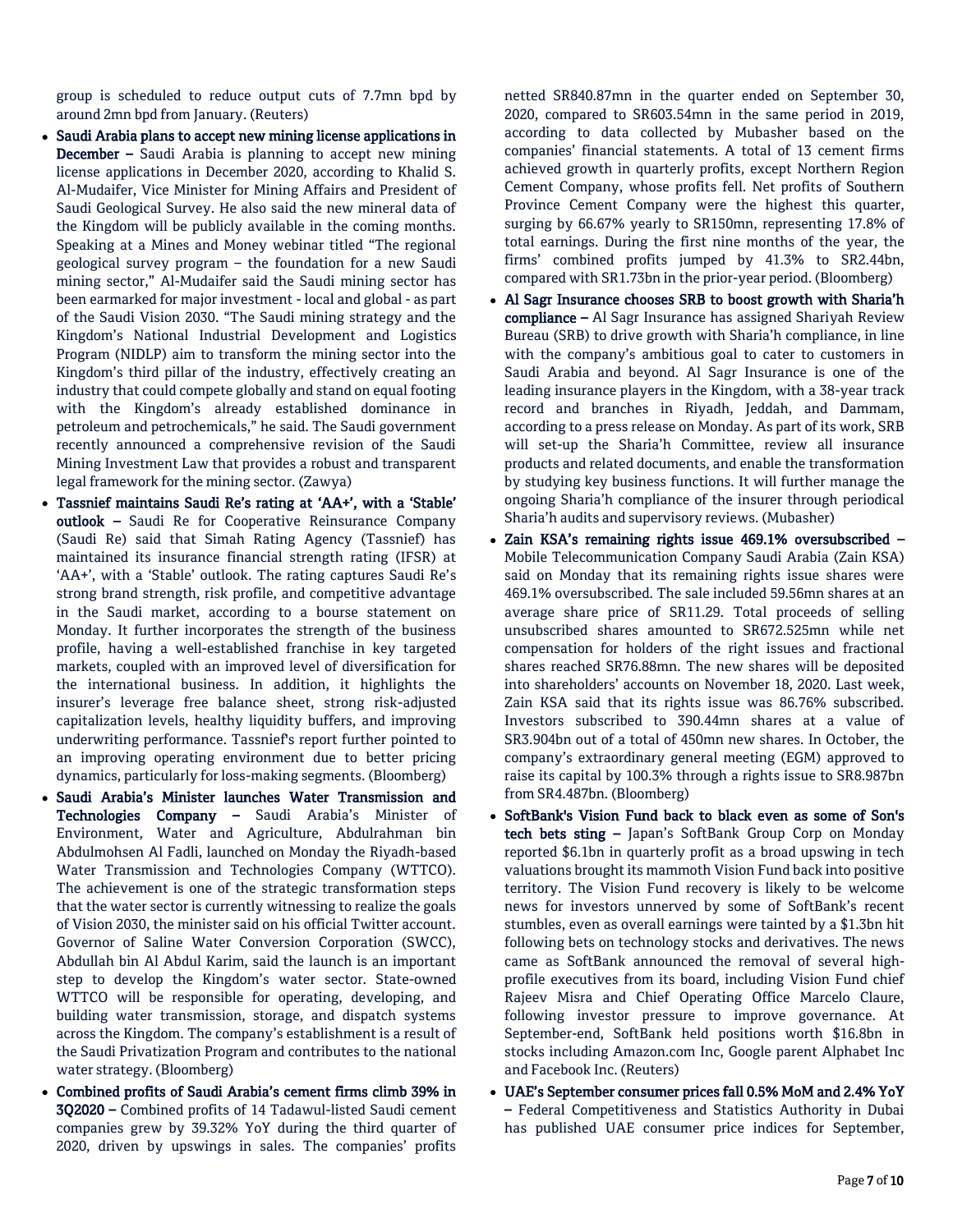which showed that prices fell 0.5% MoM and 2.4% YoY in September. (Bloomberg)

- Top UAE banks report lower 3Q2020 profits on higher impairments – Challenging macroeconomic conditions - low interest rates leading to reprising of portfolios, falling oil price and disruptions to economic activities due to COVID-19 lockdowns - led top the UAE banks to report lower net profit in 3Q2020. The net profit of four largest banks - First Abu Dhabi Bank (FAB), Emirates NBD, Abu Dhabi Commercial Bank and Dubai Islamic Bank - fell nearly 26% to AED5.60bn in 3Q2020 compared with the same period last year. However, the performances were well within guidelines and market expectations. "Despite lower profitability, the banks, generally speaking, were able to keep within market estimates in terms of net income," Asad Ahmed, Managing Director at Alvarez and Marsal, told Zawya. Mohamed Damak, primary credit analyst at S&P, told Zawya that the decline in profit was part of our base case scenario because of lower lending growth, a drop in interest margin as a result of lower interest rates, and higher cost of risk. Higher impairment allowances in anticipation of higher expected credit losses (ECL) took a large bite out of the profits. To mitigate the effects of a coronavirus-related slowdown, the UAE Central Bank has required banks to apply a prudential filter to IFRS 9 expected loss provisions. (Zawya)
- EIBANK post net loss of AED7.3mn in 3Q2020 Emirates Investment Bank (EIBANK) recorded net loss of AED7.3mn in 3Q2020 as compared to net profit of AED0.3mn in 3Q2019. Operating income fell 32.6% YoY to AED15.6mn in 3Q2019. Interest income fell -33.8% YoY to AED10.3mn in 3Q2019. Loss per share came in at AED10.43 in 3Q2020 as compared to EPS of AED0.40 in 3Q2019. Total assets stood at AED2,334.1mn at the end of September 30, 2020 as compared to AED3,120.4mn at the end of December 31, 2019. Net loans and advances stood at AED566.7mn (-36.3% YoY), while customers' deposits stood at AED1,643mn (-0.2% YoY) at the end of September 30, 2020. (DFM)
- Dubai non-oil business conditions broadly unchanged; rise in activity expected - Dubai's non-oil private sector registered the slowest output growth in five months according to the October PMI survey, signaling a setback for the economic recovery. At 49.9 in October, the seasonally adjusted IHS Markit Dubai Purchasing Managers' Index (PMI) indicated that business conditions across the non-oil private sector were broadly unchanged over the month. Falling from 51.5 in September, the reading also signaled an end to the run of growth observed throughout the third quarter of the year. Firms saw only a slight rise in new work, while job shedding quickened from September but remained softer than in the prior six months. Most notably, the degree of positive sentiment regarding the year-ahead outlook for activity fell to its lowest since this index began in April 2012, IHS Markit said. Businesses in Dubai reported the weakest rise in activity in the last five months of expansion during October, which was in part due to a softer - and only marginal - upturn in new orders. Some companies noted they were unable to expand further whilst markets remained subdued. Additional sector data showed falls in output in both travel & tourism and construction. (Zawya)
- Abu Dhabi to start trading crude Futures from March Abu Dhabi will open a commodities exchange in March to rival those of Middle Eastern neighbors, letting investors trade its crude using futures contracts for the first time. The ICE Futures Abu Dhabi exchange will open on March 29 and offer contracts based on the emirate's flagship Murban crude grade, pending regulatory approvals, Intercontinental Exchange Inc. said in a statement Monday. The Atlanta-based operator of trading and clearing platforms is setting up the exchange with government producer Abu Dhabi National Oil Company (ADNOC) and other oil suppliers. "This trading platform will operate at the heart of growth markets and offer great value for producers and customers alike," ADNOC's CEO, Sultan Al Jaber said Monday during a virtual conference from the capital. ADNOC also will begin trading its full range of refined products next month, he said. The company plans to go through ADNOC Global Trading, a joint venture with Italy's Eni SpA and Austria's OMV AG. By selling its crude through futures, Abu Dhabi will let the market determine the price. That's a significant change for a producer that until this year fixed its pricing retroactively, effectively telling buyers the cost of barrels purchased a month earlier. (Bloomberg)
- Abu Dhabi records AED151bn non-oil foreign trade in 9M2020 Abu Dhabi's non-oil foreign trade amounted to AED151bn during the first nine months of 2020, supported by advanced logistics technology and transportation infrastructure, the Abu Dhabi media office reported. A total of 788,699 transactions were completed from January to September 2020. Saudi Arabia topped Abu Dhabi's trade partners with AED32.2bn, followed by the US with AED10.7bn and China and Italy with AED9.8bn each. Pearls and precious stones, machinery, recording, broadcasting images, and sound equipment, as well as ordinary metals and artifacts were among the Emirate's key trade items with AED27.6bn, AED25.3bn, and AED23.7bn, respectively. During the third quarter of 2020, Abu Dhabi's non-oil foreign trade grew by 10%, when compared to the corresponding quarter of 2019. (Bloomberg)
- Abu Dhabi Islamic Bank is undeterred by damage from pandemic - The biggest Islamic bank in Abu Dhabi is striking an upbeat tone despite emerging from the global pandemic with one of the highest shares of bad loans among its peers. Abu Dhabi Islamic Bank (ADIB) came out fairly undamaged from a program of loan deferrals rolled out as part of the UAE central bank's relief effort during the outbreak, according to Mohamed Abdel Bary, the lender's group Chief Financial Officer. ADIB is seeing no significant pressure on clients as they weather the pandemic, he said in an interview. The regulatory measures bought time for banks by freeing up liquidity and ensuring access to funding as the UAE economy came under strain from the twin shock of the coronavirus and lower oil prices. But with the program set to expire at the end of the year, local lenders have been setting aside more money in preparation for the likely deterioration in asset quality. In the case of ADIB, nonperforming loans already rose to almost 9% of the total last quarter, according to Bloomberg Intelligence, the secondhighest among banks in the region that have published financial statements for the period. That's up from 8.4% in the previous three months and compares with an average of 7.5% for UAE-based banks in the second quarter, according to the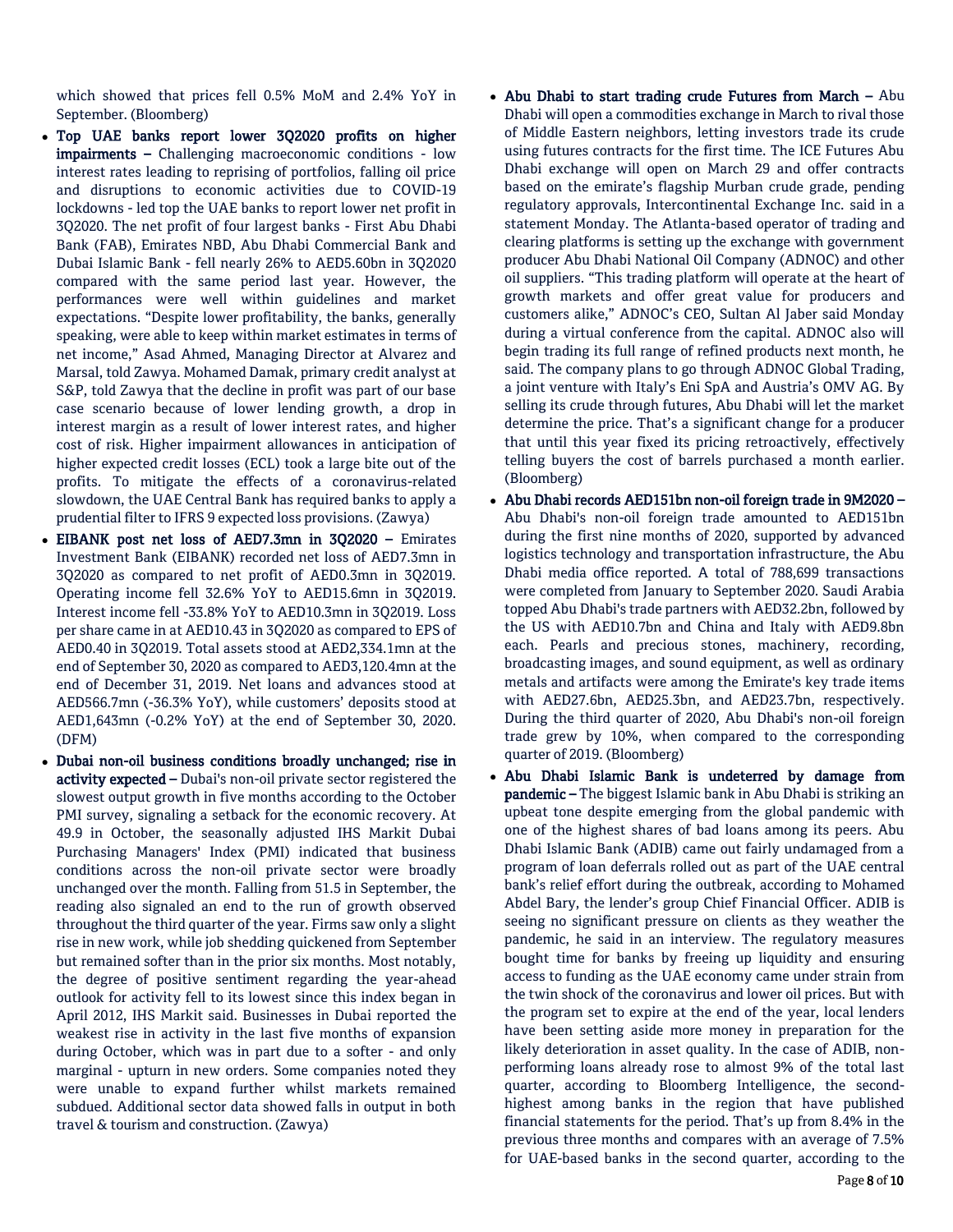International Monetary Fund. Relative to many of its peers, ADIB has been allocating less money when provisioning for bad loans, according to Bloomberg Intelligence. Impairment charges totaled AED245.5mn in the third quarter, down almost 24% from the previous quarter. Credit provisioning is still up 73% in the first nine months compared with last year. (Bloomberg)

- ADNOC sets December Murban crude official price at 25C/bbl discount – ADNOC set the official selling price of its flagship Murban crude at 25c/bbl discount to Dubai benchmark price for December sales, according to an emailed statement. That's up 10c/bbl m/m from -35c/bbl for November. (Bloomberg)
- ADNOC's Chief outlines digitalization, trading, sustainability projects – The UAE's largest oil company, Abu Dhabi National Oil Company (ADNOC) will accelerate its transformation program to reduce costs and unlock value, its group CEO, Sultan Al Jaber, said. Al-Jaber, while speaking at the opening keynote address of the 36th edition of the Abu Dhabi International Petroleum Exhibition Conference (ADIPEC), said digitalization has saved the UAE national oil company \$3bn over the last four years. "We have saved \$1bn over the past four years leveraging the big data through our Panorama command centre. We have captured an additional \$2bn by adopting digital drilling," he said during the virtual conference. The ADNOC's Chief said the oil giant unlocked more than \$25bn in value this year despite a difficult year for the global economy. "ADNOC used the UAE's and Abu Dhabi's status as trusted business-friendly environment to complete several landmark transactions. We inked a \$20bn pipeline deal and unlocked \$5.5bn in value from our real estate assets. These deals were struck in the most difficult year for the global economy in recent memory," he said. (Zawya)
- Etihad Airways warns pilots of immediate job cuts as pandemic crisis continues – Abu Dhabi's Etihad Airways has warned pilots of immediate compulsory layoffs this week as demand for air travel fails to recover as quickly as expected from the coronavirus crisis. The warning in a letter to pilots, seen by Reuters, comes a day after the state airline said it was pushing on with plans to shrink to a mid-sized carrier. (Zawya)
- MSCI to phase deletion of Kuwait securities from Frontier Index – MSCI said it will phase the deletion of securities classified in Kuwait from the MSCI Frontier Markets 100 Index. The change will take place in equal steps over five successive index reviews starting from the November 2020 semi-annual index review. As part of each phase, MSCI will keep unchanged the index weights of securities classified in Bangladesh, Lebanon and Nigeria, subject to maintaining compliance with diversification rules and guidance in the MSCI. No impact on the scheduled reclassification of the MSCI Kuwait Indexes to the MSCI Emerging Markets Indexes in one step as part of the November 2020 SAIR. (Bloomberg)
- Oman seeks to raise billions by leveraging biggest oil block Oman is seeking to raise money off the back of its largest oil block, as the cash-strapped Gulf nation looks for new ways to tame its budget deficit and steady a reeling economy. The Sultanate plans to transfer its 60% stake in Block 6, which has a production capacity of 650,000 barrels a day, from Petroleum Development Oman to a new company, according to sources. The company would then tap international financial markets,

allowing Oman to raise debt without putting it on the government's books. The new firm may try to sell around \$3bn of bonds in the first half of next year, sources added. JPMorgan Chase & Co. is advising the government. The proposal could set a precedent for other oil and gas producers in the Middle East that want to raise cash without stretching their balance sheets. Iraq's Kurdish region sells some oil before it's pumped under socalled pre-payment finance deals, and the UAE has raised billions of dollars this year by selling leasing rights to pipelines and properties. But no Middle Eastern government is known to have used specific oil blocks as collateral for funding. (Bloomberg)

- Oman sells OMR48mn 91-day bills at yield of 0.803% Oman sold OMR48mn of bills due Feb 10, 2021. The bills were sold at a price of 99.8, have a yield of 0.803% and will settle on November 11. (Bloomberg)
- Bahrain cabinet approves air services MoU with Israel Bahrain's government approved on Monday a memorandum of understanding (MoU) with Israel, covering air services, the state-run agency of the Gulf country said. Bahrain and Israel signed in October a joint communiqué to formalize nascent ties, during a visit by an Israeli and US delegation to the Gulf country. (Reuters)
- Bahrain sells BHD70mn 91-day bills; bid-cover 1.06x Bahrain sold BHD70mn of bills due Feb 10, 2021. Investors offered to buy 1.06 times the amount of securities sold. The bills were sold at a price of 99.437, have a yield of 2.24% and will settle on November 11. (Bloomberg)